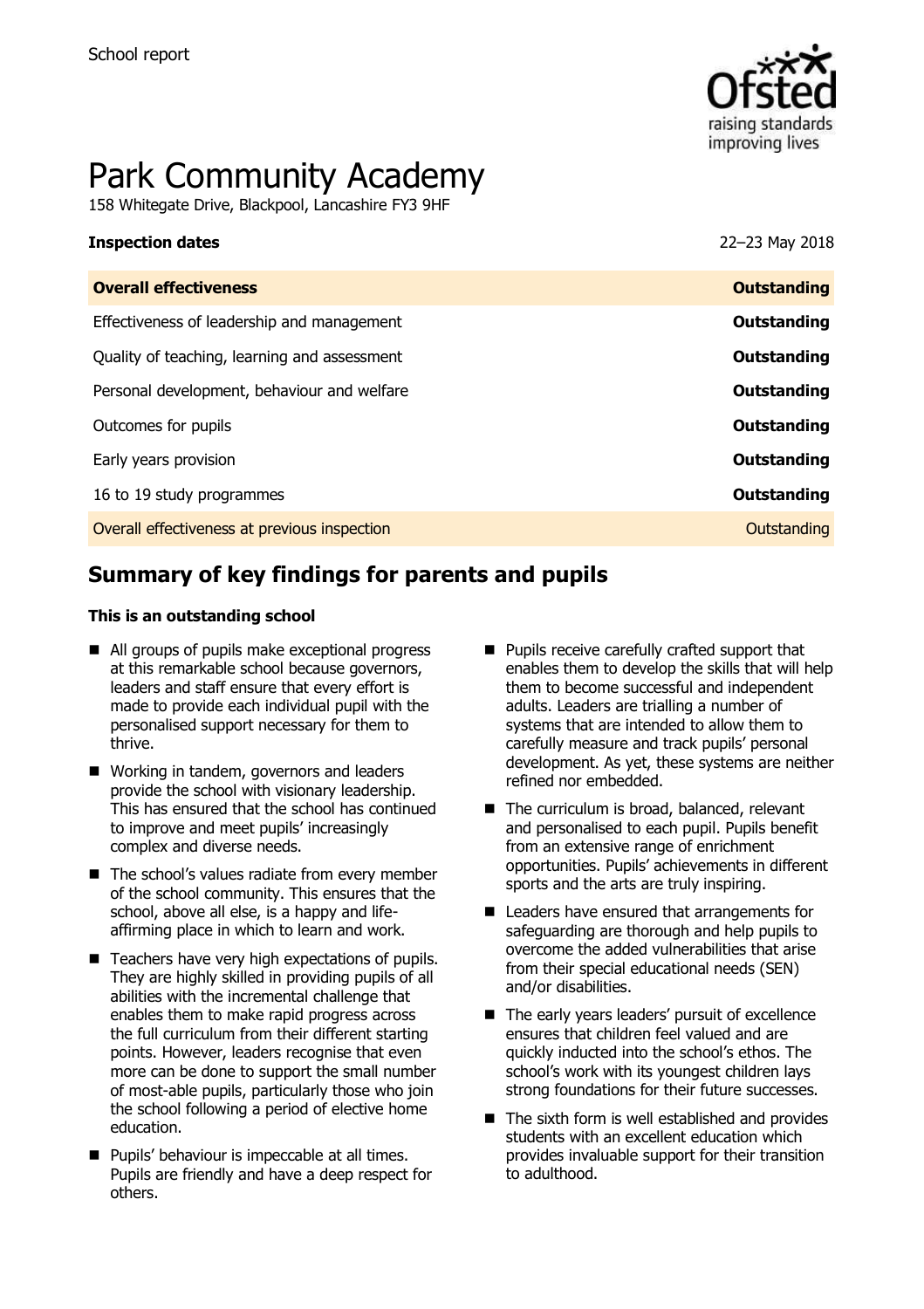

# **Full report**

### **What does the school need to do to improve further?**

- Further develop the school's systems for assessing pupils' personal, social and emotional development, so leaders and governors have a clear overview of how much progress pupils are making in these important areas.
- **Ensure that even greater attention is paid to providing the most able pupils with the** systematic support needed to build further upon the fast progress they already make.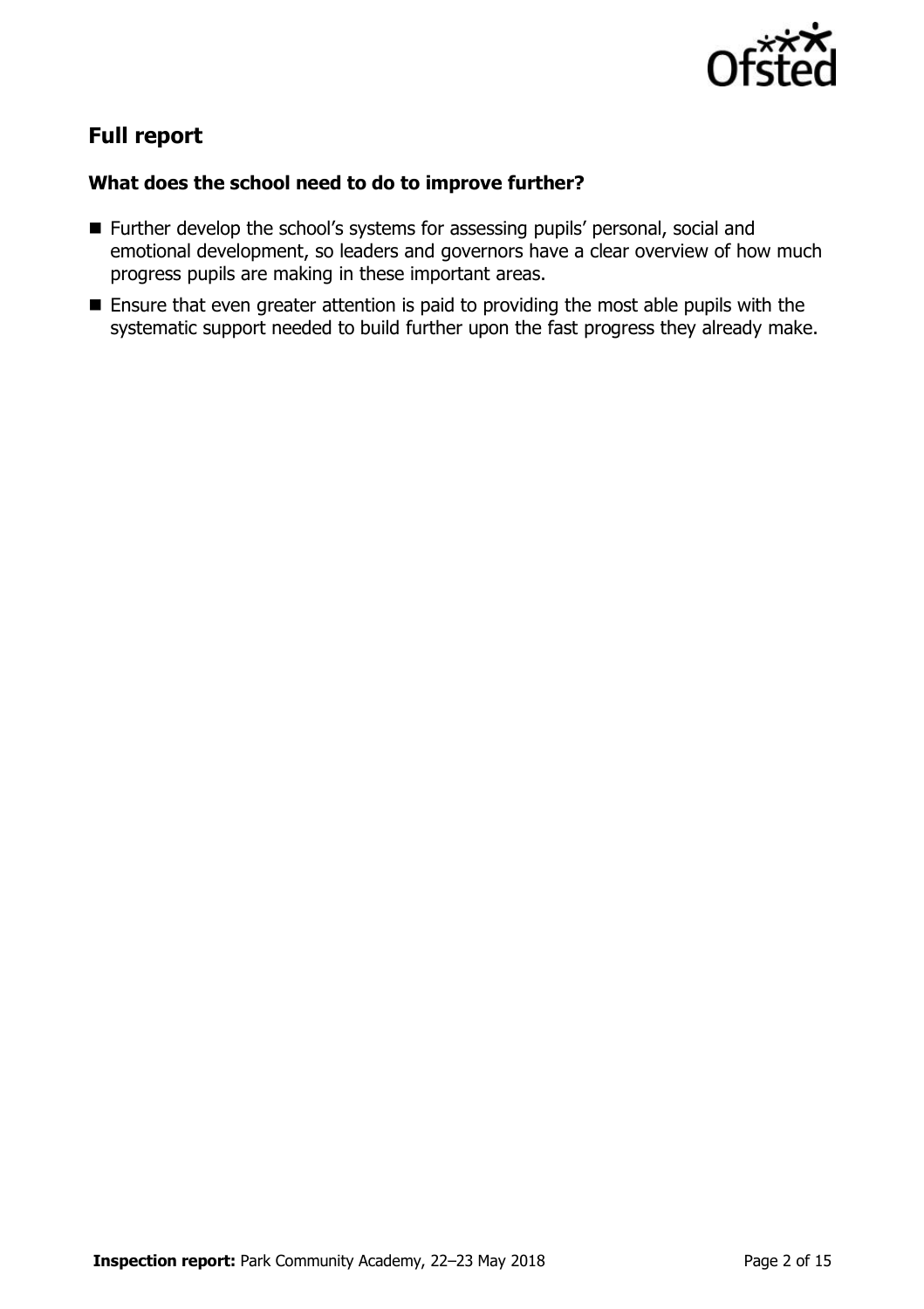

## **Inspection judgements**

#### **Effectiveness of leadership and management Cultum Outstanding**

- **E** Leaders and governors are relentless in their quest for each and every pupil to make the most of their time at the school. The headteacher is unwavering in his ambition for pupils, their families and the staff. Leaders have ensured that pupils benefit from the very best teaching within a happy, caring and life-affirming environment.
- Leaders have created a dynamic, warm and pupil-centred community in which everyone feels committed, happy and fulfilled. The school's ethos is based upon respect, care and trust. These values radiate from all members of the community and underpin pupils' remarkable successes. Like a stick of Blackpool rock, the school's strengths run throughout the school from children's first steps in the early years to the day they finally leave the sixth form.
- This is a school where every member of staff is encouraged to be a leader. Members of staff are set ambitious targets for their own development, which ensure that everyone plays a key role in sustaining and developing the school.
- Middle leaders share their senior colleagues' perceptive and nuanced understanding of the school's effectiveness. Their successful approach is underpinned by a total commitment to doing their best for pupils. They check astutely on the quality of teaching in their areas, and have a clear understanding of what needs to be done to make further improvements. Consequently, they play a vital role in the school's ongoing success and present as a budding team of senior leaders.
- Staff benefit from a carefully considered range of training opportunities that enable them to develop professionally and continue to enhance the experience of different pupils. Leaders are ambitious for all staff and the school also adopts a range of innovative strategies to 'grow their own' teachers and leaders. For example, several teaching assistants have been supported to become teachers and the school has successfully recruited a number of apprentices who continue to flourish while making a positive difference to the lives of pupils.
- Leaders have established a vibrant climate for staff to discuss, debate and develop teaching. Leaders' effective checks on the quality of teaching are augmented by established procedures for staff to observe each other teach. This helps staff to share good practice which, in turn, has ensured that the quality of teaching continues to go from strength to strength.
- Leaders are conscious of the need to challenge members of staff and expose them to new, exciting and unfamiliar experiences. To this end, members of staff are encouraged to work with pupils of different ages and who have different needs. They are also supported to teach subjects with which they are unfamiliar. Members of staff continue to develop and feel supported to take risks and innovate.
- The breadth and content of the curriculum reflect leaders' high expectations of pupils. Leaders ensure that pupils' entitlement to the national curriculum is carefully balanced alongside the need to provide pupils with the personalised support needed to overcome their individual barriers to achievement.
- Leaders have ensured that the development of pupils' skills in English and mathematics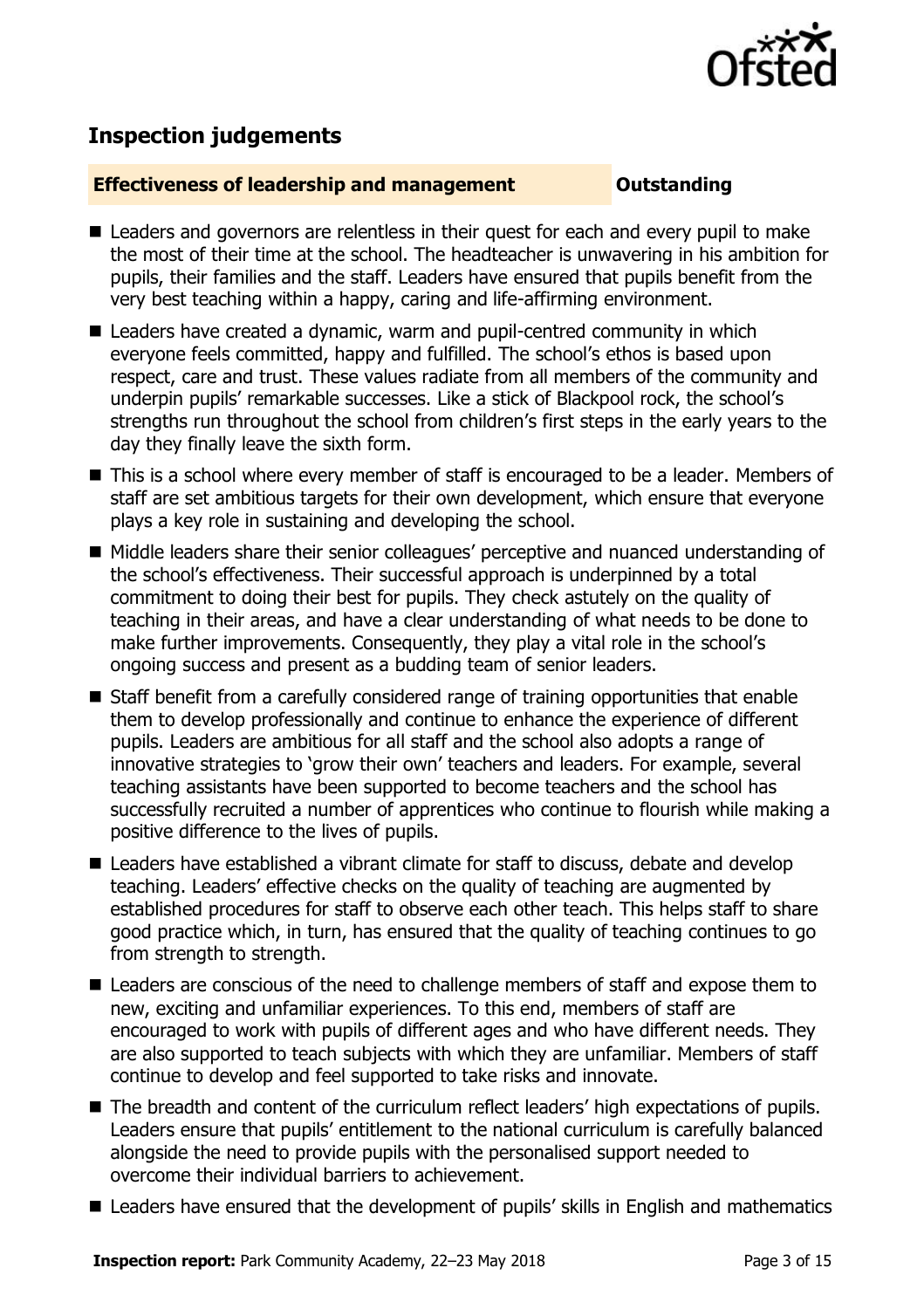

assumes a central role within the curriculum. Furthermore, they ensure that the curriculum beyond English and mathematics provides vibrant and diverse opportunities to develop pupils' knowledge and skills across a wide range of subjects.

- **Pupils benefit from an extensive range of opportunities to enrich the formal curriculum.** In particular, pupils achieve great things in different sports and in the performing arts. Most impressively, the school's inclusive and accomplished brass band acts as a great source of pride.
- All pupils take part in compulsory enrichment activities during Wednesday afternoons, and work towards the completion of the Arts Award. This reflects the high priority leaders attach to using the expressive arts as a vehicle for pupils' personal development.
- **Pupils are exceptionally positive about the school. They feel happy, very well-supported** and challenged in their learning. Typical comments from pupils include, 'staff are fair and give you really good ideas' and 'staff help you to face your fears and work together'.
- Staff are unanimously positive about working at a school they feel continues to improve rapidly. They feel proud to work at the school and find their work fulfilling and filled with moral purpose.
- Many parents and carers feel that the school has orchestrated a transformation in their children's lives. They are particularly appreciative of the support they receive that enables them to help their children more effectively. Parents have total trust in the school's staff. Many feel their children have made levels of progress that they felt were unimaginable before they joined the school.
- Leaders are astute in their use of additional funding, including the funding to enhance pupils' physical education and sports in the primary phase and the funding to help pupils who do not reach the expected academic standards at the end of Year 6.

### **Governance of the school**

- Working in unison with leaders, governors capably oversee the school's work. Their approach to improving the school is visionary. In 2013, they established a bold and ambitious plan for the school's future, which included the expansion of the school's early years provision and the establishment of a thriving sixth form. Over the next five years, their careful oversight ensured that this vision became a reality.
- Governors have a clear and perceptive understanding of the school's effectiveness. They ensure that they receive the right information for them to make appropriate checks on the quality of education for different groups of pupils.
- The chair of the governing body is meticulous in her attention to detail. She effectively coordinates the work of the governing body to ensure that key areas for development, such as the establishment of the sixth form, have been carefully and precisely monitored. In doing so, she has ensured that the work of governors has been instrumental in helping the school to continue moving forwards at pace.
- The governing body benefits from members with a broad range of experiences and expertise. In particular, a significant number of governors have, or have had, children at the school. As a result, there is a strong bond between the governing body and the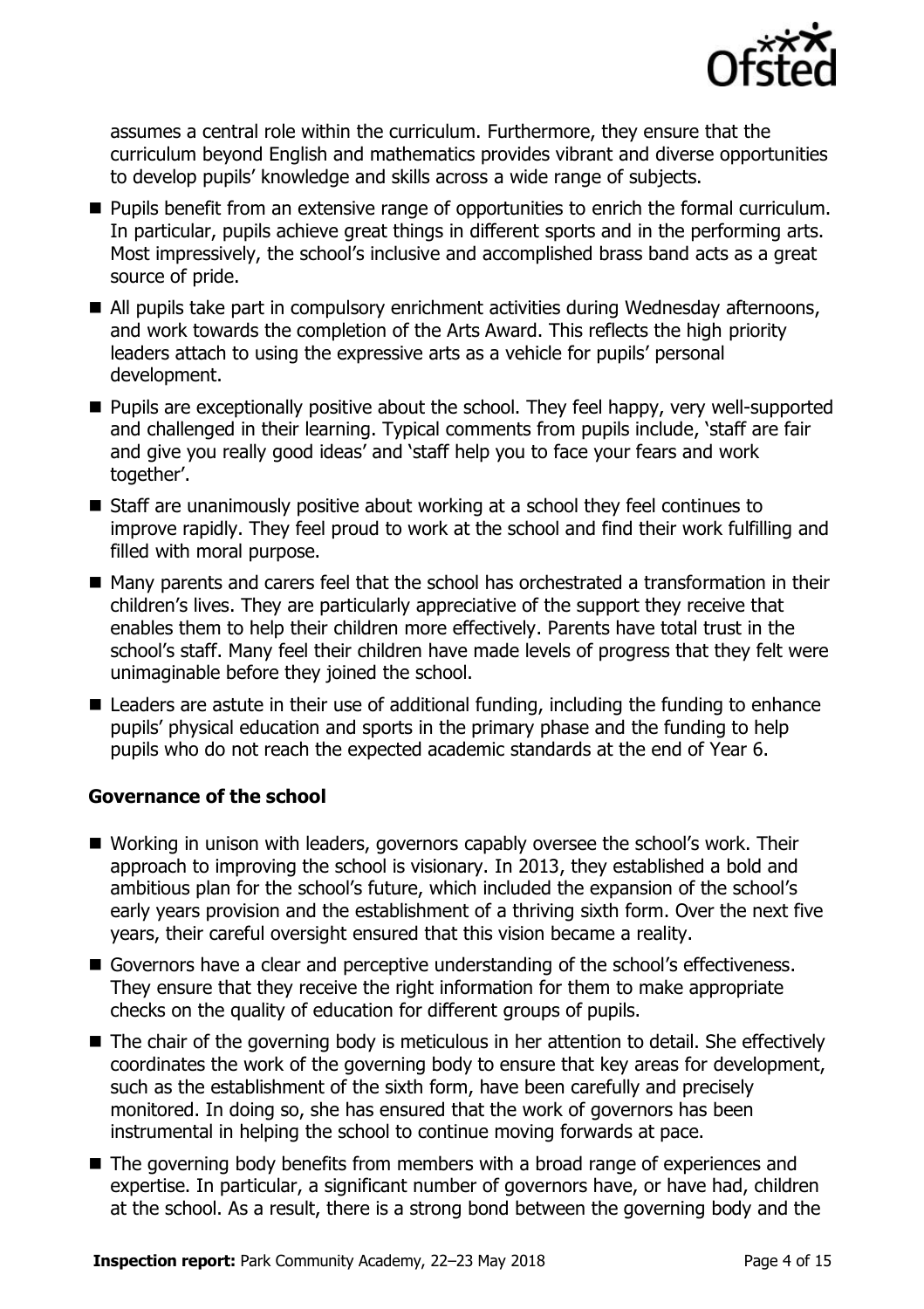

community the school serves.

### **Safeguarding**

- The arrangements for safeguarding are effective. Leaders have ensured that a strong culture of safeguarding permeates all aspects of the school's work. Fundamental to this culture is the strength of relationships at the school. Staff know pupils exceptionally well. They quickly spot when there are signs that a pupil may be distressed or not their usual selves.
- Of equal importance, pupils look out for each other. They are attentive to each other's needs and do not think twice about informing members of staff if they have concerns about their own well-being or that of their friends. This reflects leaders' success in establishing an open and caring ethos.
- The school takes appropriate steps to support pupils with the additional vulnerabilities that may arise from their SEN and/or disabilities. For example, the school's work to keep pupils safe when online is exemplary. Pupils are supported to develop an awareness of hazards involved in completing everyday tasks, such as ironing.
- Staff are also highly skilled in supporting pupils' diverse medical needs. Leaders have ensured that their assessments of risk, at a group and individual level, are detailed and appropriate.
- Leaders have ensured that the school's strong safeguarding culture is underpinned by clear and appropriate communication. In addition to receiving regular training and safeguarding updates, staff are informed of any appropriate information that is vital for ensuring pupils are safe and cared for well.
- Staff ensure that a proportionate and intelligent approach is adopted towards keeping pupils safe. In particular, staff attach great importance to helping pupils to manage risk for themselves. This forms one important strand of the school's strategy for supporting pupils along a path to independence.
- Leaders work with a range of additional agencies to ensure that pupils receive the precise support necessary to keep them safe and flourish.

#### **Quality of teaching, learning and assessment Outstanding**

- Teachers and other adults are highly skilled in helping pupils to make frequent small steps in their learning. As a result of consistently excellent teaching, these small steps amount to giant leaps over time.
- Teachers are skilled in catering for pupils' diverse needs. They expertly use different resources so pupils quickly become engrossed in their learning and enthusiastically participate in lessons.
- Teachers and other adults closely monitor pupils' work. They spot misconceptions early and intervene skilfully and sensitively to get pupils back on track and address any emerging misunderstandings.
- **Pupils enjoy deeply respectful relationships with teachers and their peers. Adults and** pupils are united in their determination for all pupils to get the most out of every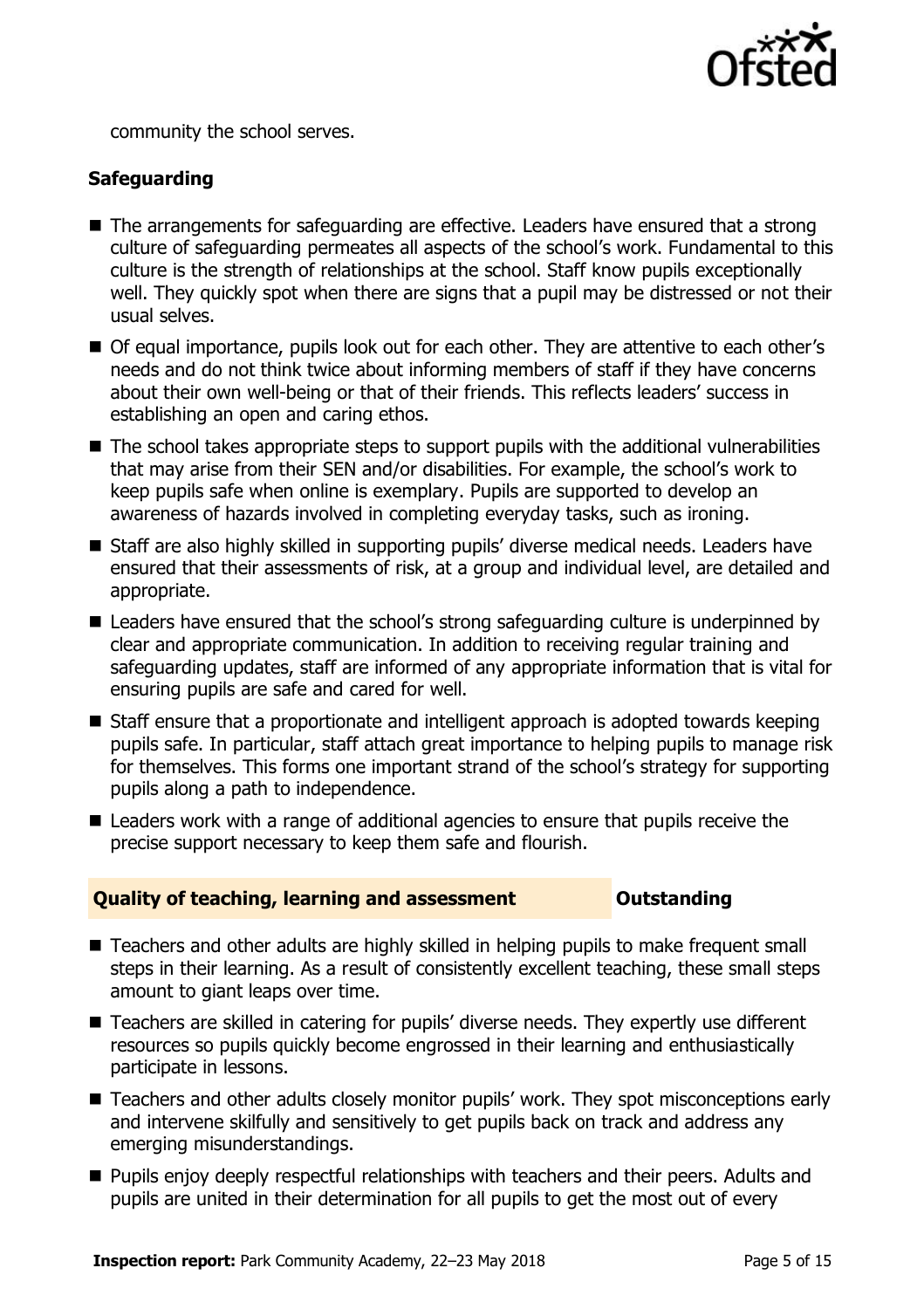

lesson. Adults use humour to build rapport with pupils. Pupils typically go about their work in a relaxed and happy frame of mind.

- Staff model new skills well. They are very skilled in reshaping their explanations for different pupils who find it difficult to comprehend new material.
- Teachers and other adults question pupils thoughtfully. This helps pupils to make connections with prior learning and also supports them to develop the depth and clarity of their thinking.
- Teachers assess what pupils know and can do with precision and clarity. The development in pupils' work over time provides compelling evidence of the significant progress that pupils make across a wide range of subjects.
- Teachers and other adults work closely to ensure that lessons cater appropriately for pupils with different needs and abilities. Low-ability pupils are supported extremely well. When they find work too demanding, adults intervene quickly and reshape their teaching.
- Teachers are particularly adept in supporting the relatively small number of pupils who make less progress than the school expects of them. Staff pay particular attention to these pupils when planning and delivering lessons. The school convincingly demonstrates that the vast majority of these pupils make fast progress once teachers provide them with even more intensive support.
- In recent years, leaders have prioritised the need to provide even greater challenge for the most able pupils. Staff have risen to this challenge and the most able pupils are well catered for and making consistently fast progress. Staff also feel that this focus has helped them to think even more deeply about the level of challenge they provide for pupils of all abilities. Despite this, leaders have identified a very small group of pupils, who are very able within the school's context, whom they feel would benefit from even greater challenge. In particular, they feel there are some pupils who join the school after a period of elective home education who could be challenged more systematically.
- Teaching in mathematics is highly effective. Pupils of all abilities are challenged and enjoy mathematics. Staff are skilled in developing pupils' mathematical reasoning and problem-solving skills. Wherever possible, pupils are helped to apply their skills to reallife situations, such as managing money.
- Teaching in English is similarly impressive. Leaders are acutely aware that many pupils make faster progress in reading than writing. As a result, they have ensured that pupils receive excellent support to develop the fluency and technical accuracy of their writing. They have also ensured that pupils' literacy and numeracy skills are developed effectively across the curriculum. As a result, the discrepancy between pupils' achievement in reading and writing is becoming far less pronounced.

### **Personal development, behaviour and welfare <b>COUTS** Outstanding

#### **Personal development and welfare**

■ The school's work to promote pupils' personal development and welfare is outstanding.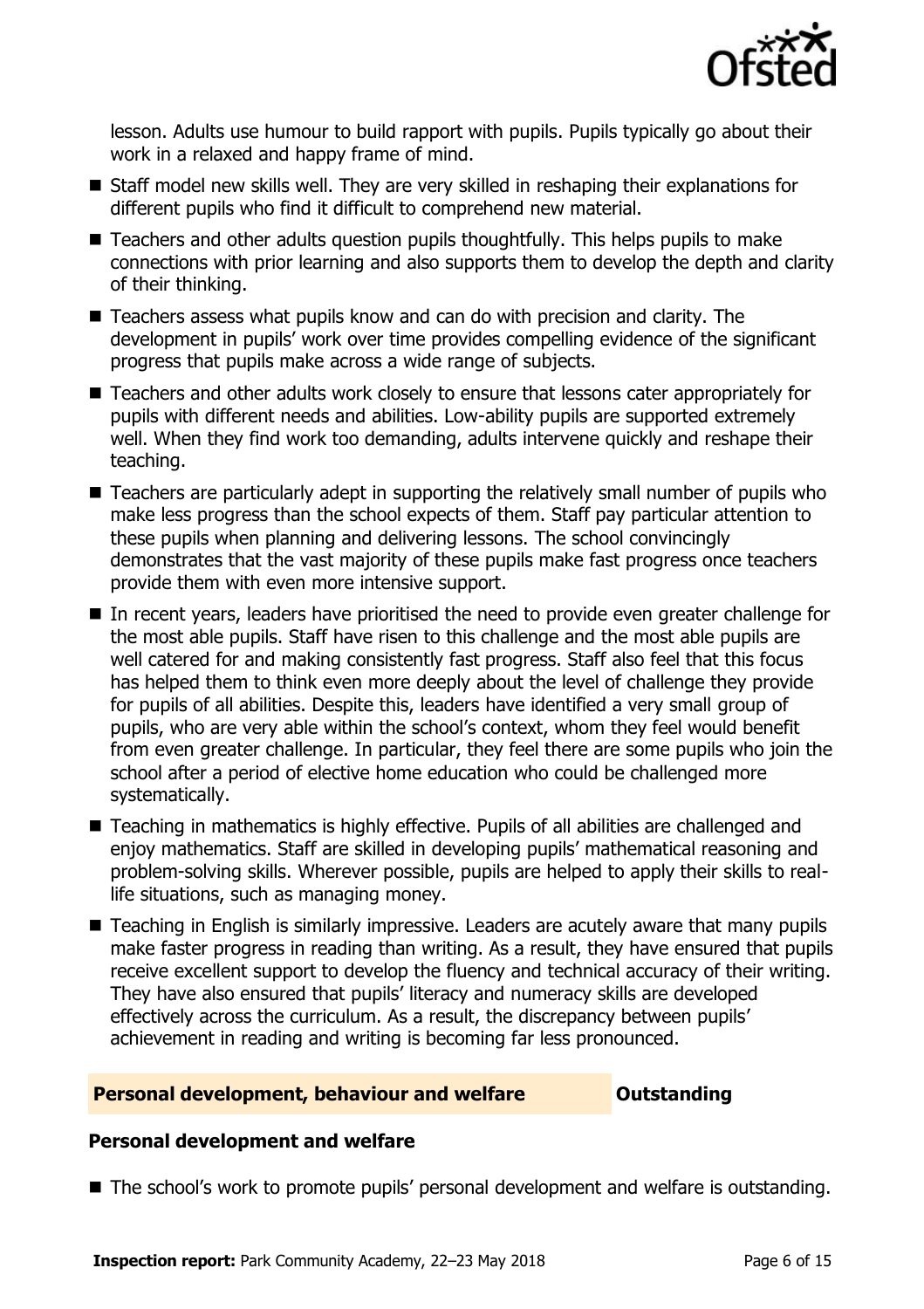

- The school's open culture promotes all aspects of pupils' welfare. Pupils' learning about different cultures and religions enables them to celebrate diversity and understand discrimination and prejudice. Pupils are respectful and tolerant of peoples' differences. Pupils told inspectors that they wholeheartedly feel that 'you should treat people how you would like to be treated'.
- **Pupils are supported skilfully to become aware of their own emotions and how to deal** with them. They are also supported to develop an awareness of how to adapt their behaviour when in the company of different people. Pupils interact very well and appropriately with others, including people who are unknown to them.
- Pupils have a clear understanding of what constitutes an effective learner. Pupils persevere exceptionally well in lessons, even when they find tasks difficult. They are determined to do well and support each other to do their best. Without exception, pupils take great pride in their work.
- **Pupils have a clear understanding of what bullying is. They say bullying is exceptionally** rare and, when it does occasionally happen, staff deal with it swiftly and sensitively. Pupils know there are different types of bullying, such as cyber bullying and racism.
- Staff provide pupils with ongoing support on how to stay safe and manage risk.
- **Pupils benefit from extremely high-quality, work-related learning. The school aims to** provide pupils with the necessary knowledge, skills and traits to live successful and fulfilled lives. To this end, careers education has a central role within the curriculum. Pupils learn about different jobs from an early age. Pupils in Year 11 and the sixth form choose to study a vocational course, such as carpentry, horticulture and photography, at a local college for one day per week. Pupils' aspirations are also a key focus when reviewing pupils' progress against the targets in their education, health and care (EHC) plans. The vast majority of key stage 4 pupils and sixth-form students have a clear understanding of what jobs they want to do when they are older and what they need to do to gain employment.
- Leaders have ensured that pupils' physical health is well promoted. Many pupils choose to use the sports equipment provided during break and lunchtime. A wide range of well-attended sporting clubs, such as 'let's get moving', football and circuit training, involve a large number of pupils in activities which help to maintain their physical health.
- The warmth and openness of the school community help to promote pupils' emotional health and well-being. When pupils need additional help in these areas, leaders ensure that they access additional support from appropriate professionals.

### **Behaviour**

- $\blacksquare$  The behaviour of pupils is outstanding.
- **Pupils' behaviour in lessons and around the site is exemplary. Pupils are considerate,** courteous and respectful towards adults and each other. They respond quickly to established routines. Pupils behave exceptionally well in lessons. This is because they have a clear understanding of the behaviour required to learn well. As a result, pupils concentrate fully during lessons and no learning time is wasted.
- Staff provide excellent support for pupils who have exhibited challenging behaviour in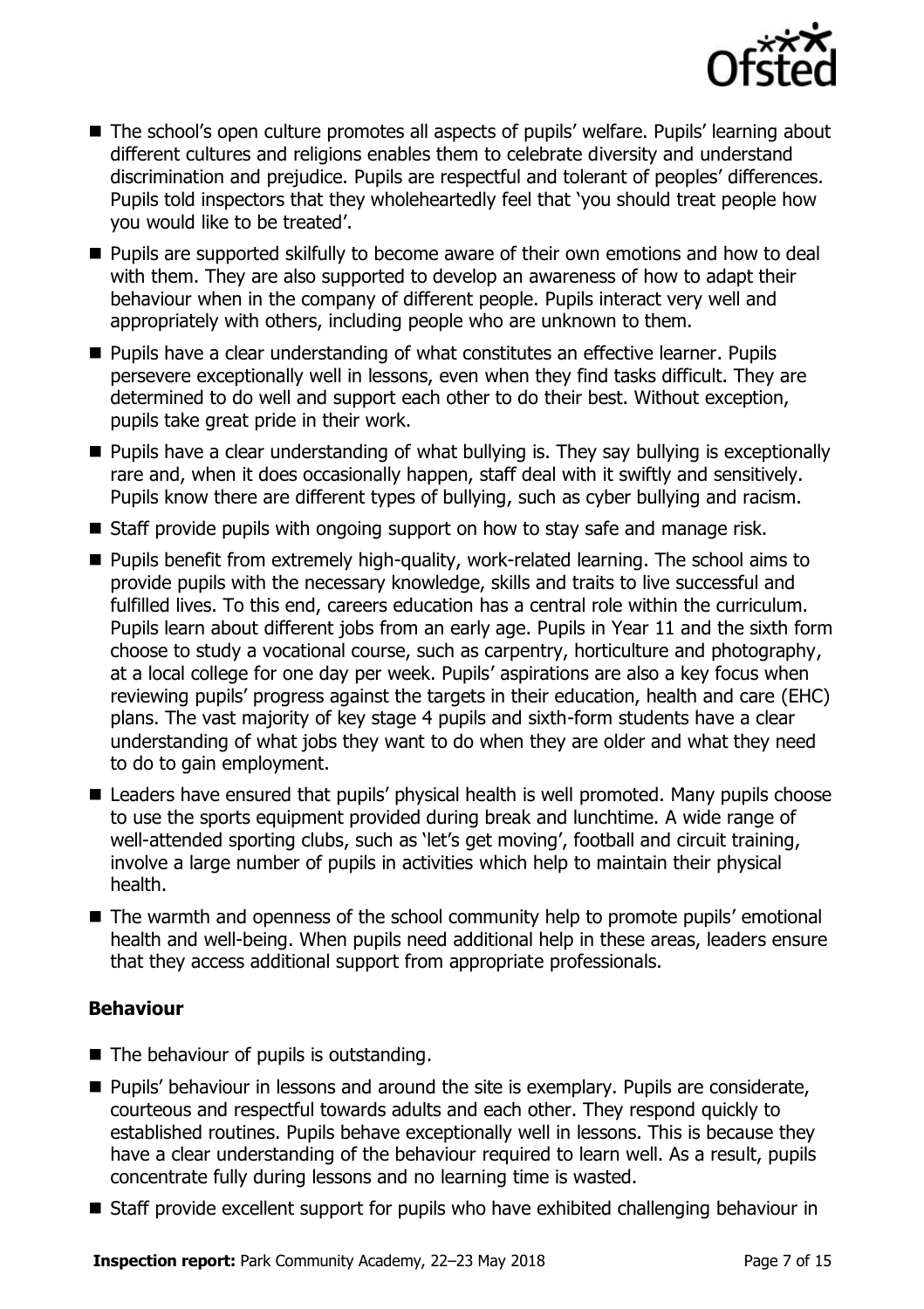

the past. Staff are highly skilled in de-escalating situations. Their detailed knowledge of pupils' needs enables them to enact appropriate strategies to refocus pupils. Staff are skilled in building the caring and respectful relationships which underpin the school's approach to managing pupils' behaviour.

- **E** Leaders' records clearly demonstrate that pupils' behaviour improves significantly the longer they have been at the school. This happens for a number of reasons, such as pupils realising how valued they are as members of the school community. As this happens, pupils' self-esteem grows and their behaviour improves.
- The school's open culture helps all pupils to develop a sensitive understanding of why a small number of pupils sometimes misbehave. Pupils told inspectors that poor behaviour is very rare. Furthermore, they made it clear that, on the rare occasions when a pupil does misbehave, it is often the result of a factor that is beyond the school's control and not the pupil's fault. Consequently, pupils adopt an understanding and mature approach towards those of their peers who sometimes find it difficult to behave appropriately.
- **Pupils' punctuality is exemplary and arrangements for pupils' arrival and departure** from school are organised efficiently.
- **Pupils' attendance is above the national average for all schools and well above the** national average for special schools. All groups of pupils attend school regularly and rates of persistent absence are below historic national averages for pupils in all schools. Pupils love coming to school and leaders are meticulous in encouraging and supporting pupils to attend regularly.
- $\blacksquare$  Pupils in Year 11 and students in the sixth form continue to behave in a mature and sensible manner and are kept safe when they attend their courses at local colleges with staff from the school.

#### **Outcomes for pupils Outstanding**

- **Pupils make excellent progress throughout the school and across the curriculum.**
- Leaders go to great lengths to ensure that assessments of what pupils know and can do are accurate. They moderate pupils' work alongside colleagues in the trust and other mainstream and special schools. As a result, teachers' assessments of pupils' progress are predicated upon sound and accurate assessment.
- **Pupils make consistently strong progress against appropriately challenging targets set** by leaders. Pupils make very good progress across the curriculum in comparison to many pupils nationally with similar starting points.
- **Pupils make swift progress in all subjects, including English and mathematics. At the** first sign of a dip in progress in any one subject, leaders immediately enact plans for improvement and adapt aspects relating to teaching, assessment and the curriculum. For example, leaders responded to a dip in history outcomes two years ago by identifying that history should have a higher priority in the curriculum. Pupils are now making progress in this area comparable to other subjects.
- Leaders have focused on improving the quality of pupils' writing in English and across the curriculum. Pupils are making faster progress in this area and the discrepancy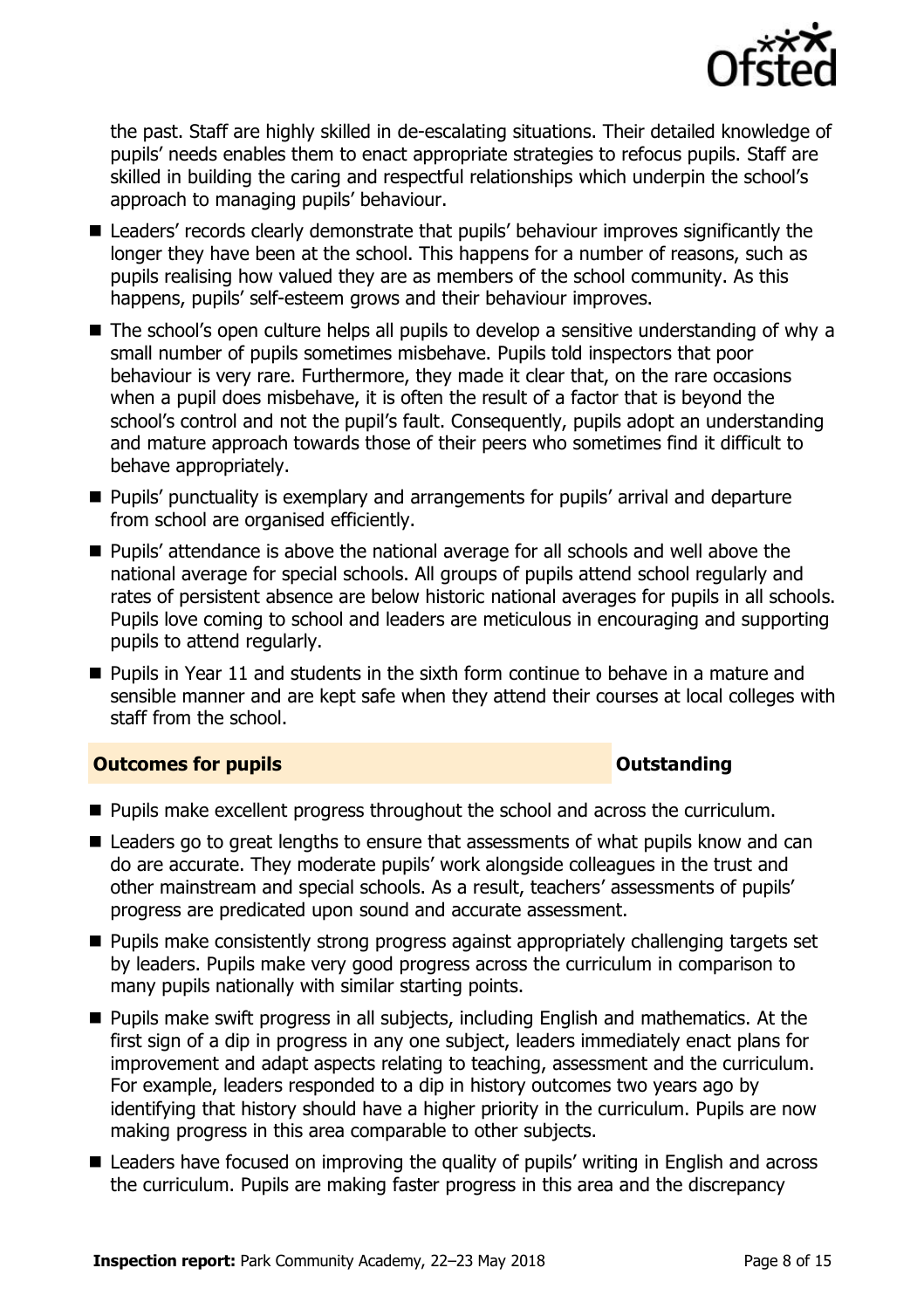

between pupils' progress in reading and writing is quickly fading.

- All groups of pupils make similarly fast rates of progress, including disadvantaged pupils and those with both moderate and severe learning difficulties. Staff ensure that pupils receive the necessary support to flourish.
- Children looked after make the same rapid progress. The support they receive is excellent, and leaders go to great lengths to ensure that the curriculum meets their needs. The head of the local authority's virtual school provided inspectors with a glowing endorsement of the support the school provides for children looked after.
- Staff provide exemplary additional support for the small number of pupils who do not make the progress that leaders expect of them. Their rates of progress accelerate and they quickly catch up with their peers.
- Leaders have developed a strong literacy culture across the school. Pupils enjoy reading for pleasure and can discuss their favourite genres and authors. Pupils make excellent progress in reading from their starting points. Pupils read comfortably and confidently with adults and in front of their peers.
- $\blacksquare$  Pupils gain a range of meaningful and appropriate qualifications in key stage 4, including a range of BTEC National Diplomas, GCSEs and entry level qualifications. Leaders have introduced a way of working in which pupils gain accreditation when they are ready, rather than at fixed points in their school career. These qualifications further demonstrate the strength of pupils' progress.
- Pupils make equally impressive progress with their social, emotional and personal development. Despite this, leaders have not yet managed to develop an effective and coherent system for tracking pupils' development in these important areas. Leaders are acutely aware of this and are trialling different systems with a view to establishing a common system across the school.

### **Early years provision CONSTANDING TO A RESEARCH CONSTANDING TO A RESEARCH CONSTANDING TO A RESEARCH CONSTANDING TO A RESEARCH CONSTANDING TO A RESEARCH CONSTANDING TO A RESEARCH CONSTANDING TO A RESEARCH CONSTANDING TO**

- The early years leaders' pursuit of excellence sets the tone for the department. Leaders have a comprehensive and accurate understanding of the strengths and relative weaknesses in the early years. Leaders have focused, appropriately, on developing the provision for younger children and those of very low ability. They are also in the process of developing the outdoor provision to provide children with a greater range of opportunities to learn more from the natural environment.
- Children make excellent progress. Teaching meticulously caters for their diverse needs. Adults use information about what children have previously achieved to plan appropriately challenging learning activities. They use resources well to exemplify new ideas and generate excitement. Children become mesmerised as they play and learn.
- Adults set tasks which challenge children of different abilities, including the most and least able. They also use effective strategies to consolidate children's learning.
- Staff gather a wealth of information on children before they start in the early years. This helps them to build up a rich picture of children which enables them to carefully tailor the support they offer to their precise needs. Arrangements for transition are heavily personalised and staff patiently wait for children to develop the necessary skills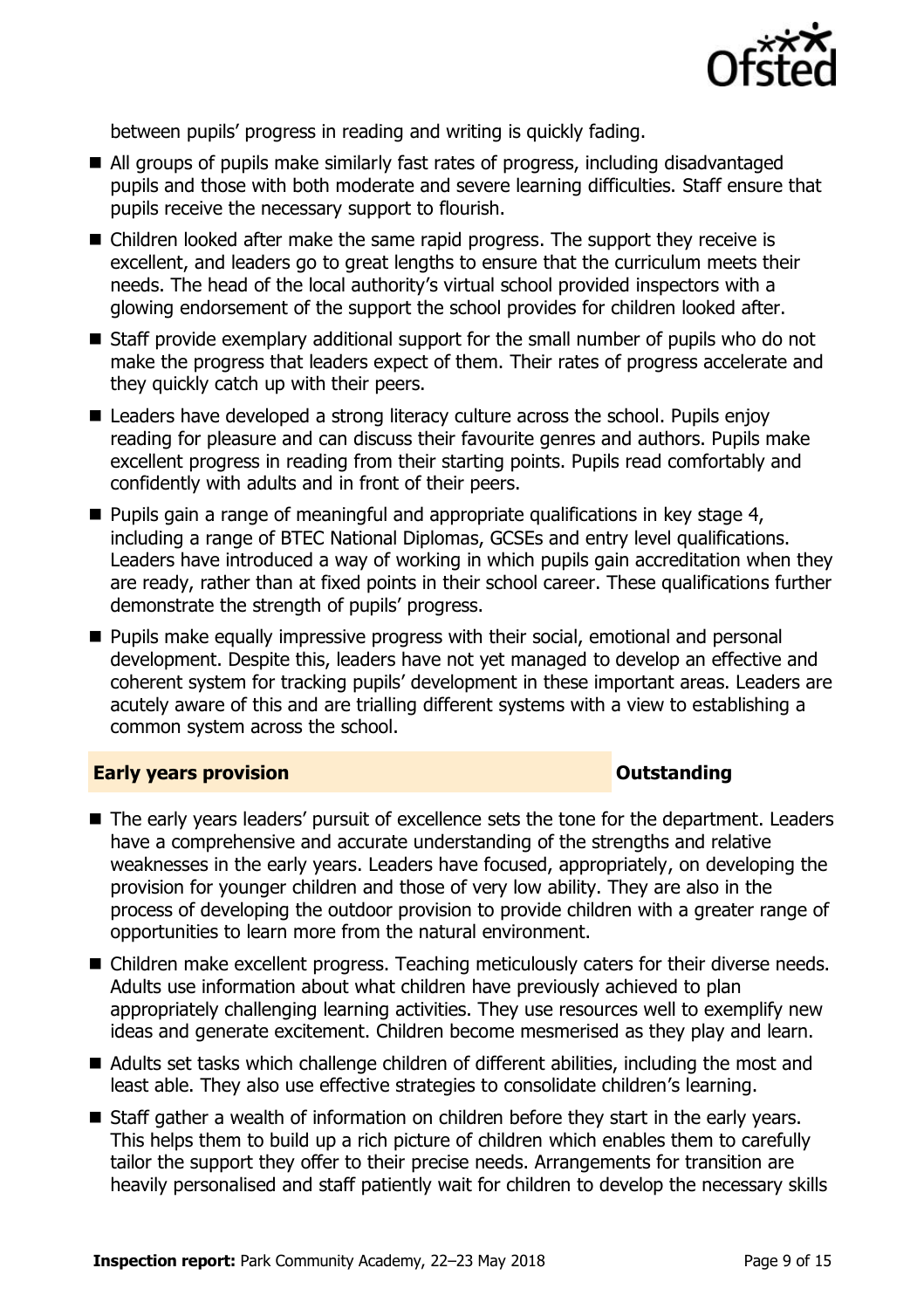

to learn effectively.

- The strength of relationships between adults and children is a key feature of the provision. Children behave confidently with adults, including adults who are unfamiliar to them. Children are supported to be inquisitive and they join in enthusiastically with a range of activities.
- Children settle remarkably quickly into the provision, including those who have experienced considerable challenges in other settings. Staff are very skilled in deescalating poor behaviour and redirecting children. Simple yet effective systems help children understand the high expectations staff have of their behaviour.
- Leaders ensure that there are clear and robust systems in place for ensuring all statutory welfare requirements are met. Children with medical needs are also capably supported.
- Underpinning children's success in the early years is the work of staff to work in partnership with parents and to raise parental aspirations. When their children join the early years, parents quickly raise their expectations of what their children are capable of and become confident that their children can lead happy, successful and fulfilling lives. Parents are effusive in their praise of the provision. Parents value the day books, Twitter account and class blogs, which keep them updated about the curriculum and their children's progress.
- The provision provides excellent support for children who initially make slower progress than others. Over time, the provision does an exceptional job in getting children ready to learn. As such, it establishes the foundations for all future successes.
- Children make fast progress in all of the main areas. However, they make particularly rapid progress with their speech, communication and language. Staff prioritise learning in these areas, and additional support is procured from speech and language therapists where necessary.

### **16 to 19 study programmes Distances Outstanding**

- Leaders demonstrate an unswerving commitment to providing the very best opportunities for students in the sixth form. The development of the sixth form has been underpinned by a clear strategic vision, focused on maximising students' preparedness for the next steps in their lives. Leaders have had great success in bringing this vision to life. They have skilfully orchestrated the development of a provision which caters exceptionally well for students' diverse needs.
- Leaders have a very clear understanding of the sixth form's strengths and relative weaknesses. They have appropriate and carefully crafted plans in place for further development.
- Teaching in the sixth form provides students with consistent challenge which enables them to continue to make rapid gains in their learning. The teaching of English and mathematics continues to assume a central role within the curriculum. Teachers focus on students using their English and mathematical skills in real-life situations, as students are supported on a path towards independence.
- Teachers know the students exceptionally well. They have a perceptive understanding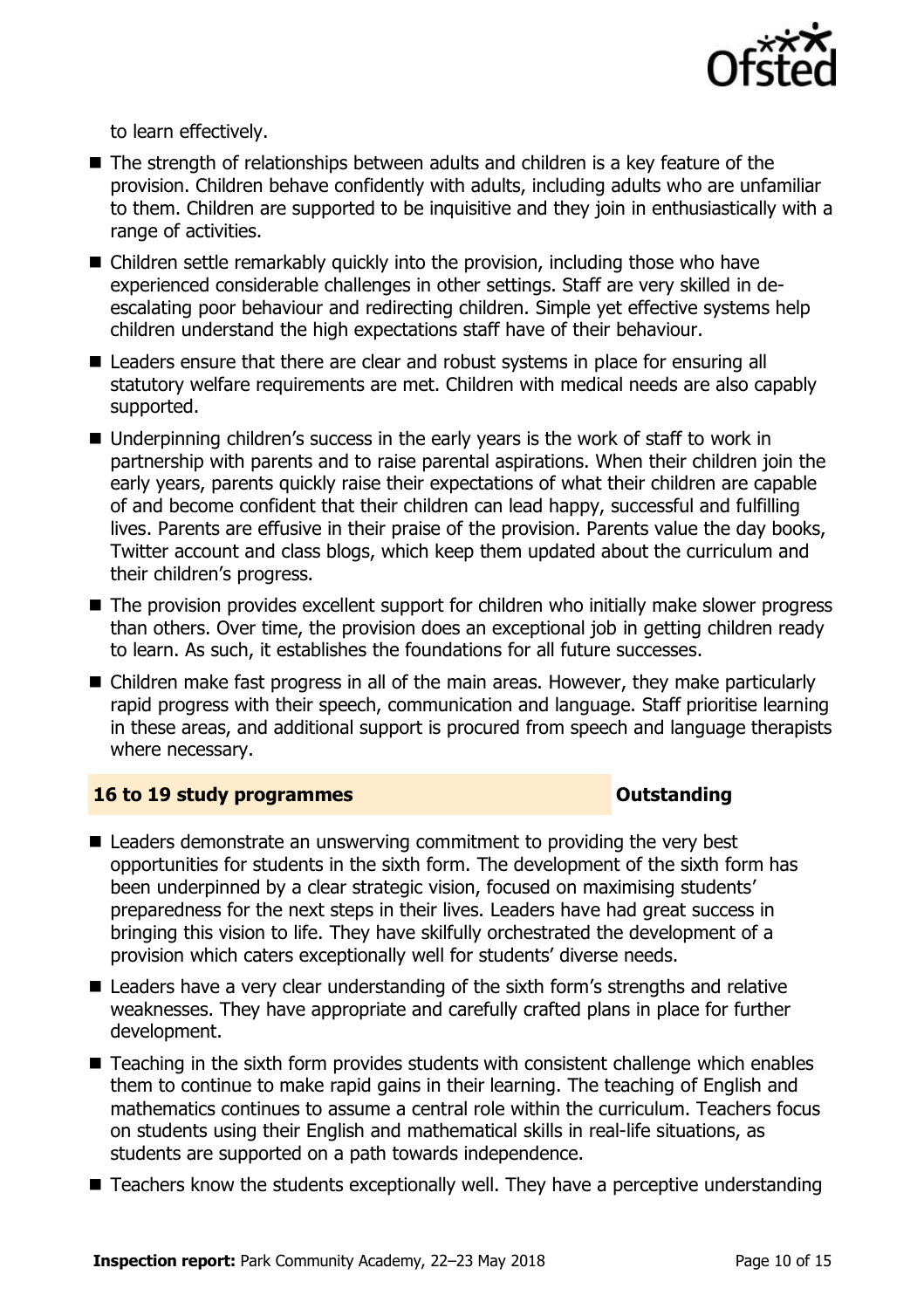

of when to introduce incremental challenge into students' work.

- Students' behaviour is excellent in the sixth form. Students continue to be extremely supportive and respectful of each other. Their attendance too is excellent. It is exceptionally rare for a student not to complete their studies at the sixth form.
- Leaders work closely with the local authority to ensure that students' transition from sixth form is carefully managed and focused upon a suitable target destination. Leaders carefully monitor how well students settle over time in their target destination. Many ex-students continue to attend the school's youth club to maintain links with the school.
- Students benefit from excellent work-related learning, which flows seamlessly from the effective support that students receive in the main school. Students benefit from regular and varied opportunities for work experience. These are carefully matched and adapted to students' needs to ensure that they gain a positive experience of the world of work. Some students gain paid employment because they impress their employers so much while on work experience.
- Students continue to benefit from a broad range of enrichment activities. All students take part in these on Wednesday afternoons, such as the Duke of Edinburgh's Award, cookery lessons, music and drama. These ensure that the growth in students' confidence and self-esteem continues to gather momentum during their time in the sixth form.
- Students are supported capably to become independent and protect themselves from potential risks. Weekly personal, social, health and economic education lessons, for example, equip students with the knowledge and skills to stay safe online, and make informed decisions about risks related to alcohol, drugs and sexual relationships.
- The design of the sixth-form building partly resembles the typical layout of a home. Students are supported to develop the skills necessary to complete a range of everyday household chores, such as making beds, washing clothes and cooking. Students appreciate having these opportunities and they make a strong contribution to students' excellent personal development.
- Students continue to make outstanding progress in the sixth form from their respective starting points. The curriculum, in conjunction with consistently high-quality teaching, enables students to gain a broad range of meaningful accreditation. For example, students study for a range of appropriate BTEC National Diplomas, GCSEs and entry level qualifications in addition to the vocational courses they study at college. Since the school opened, all students have proceeded to appropriate destinations.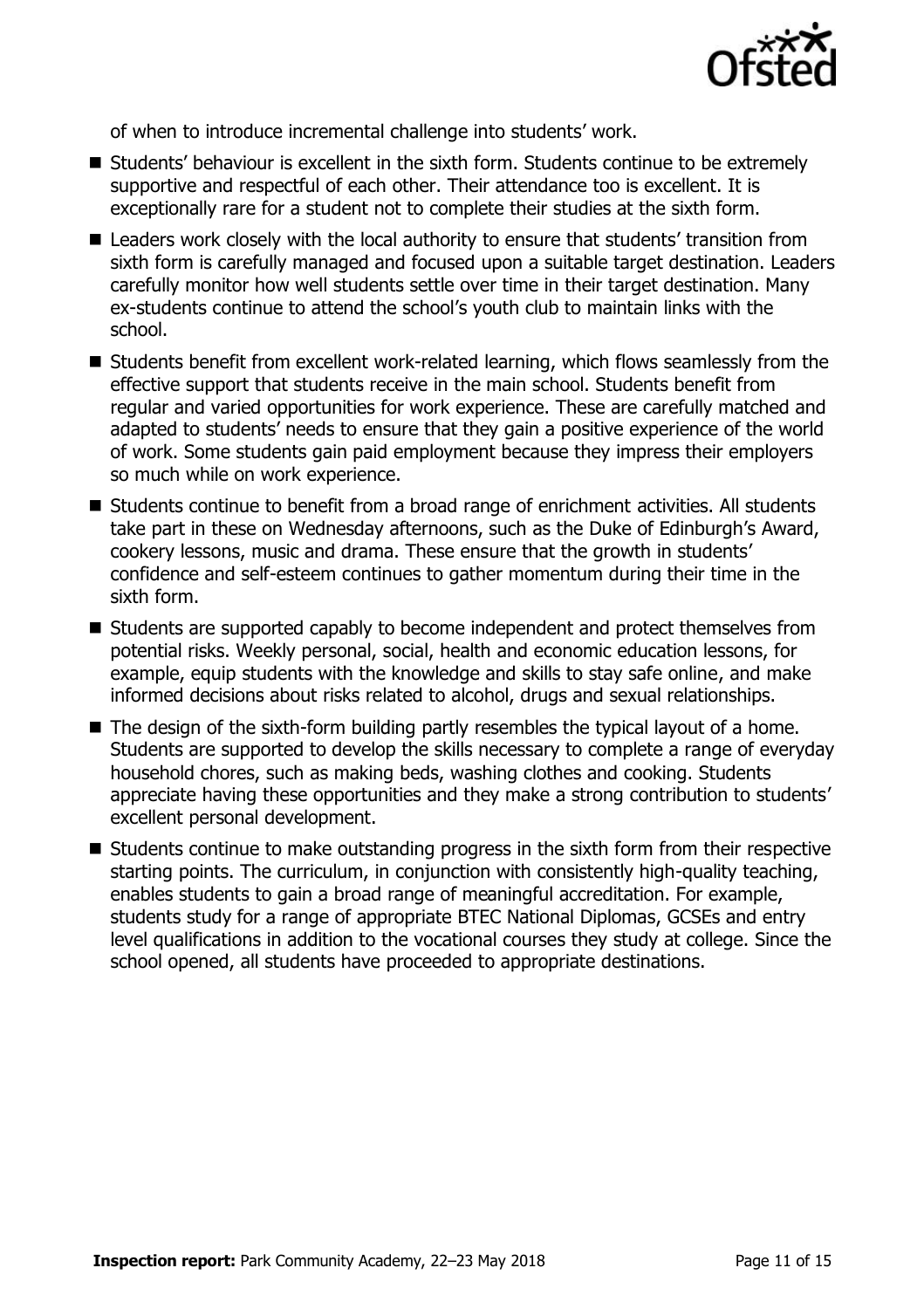

# **School details**

| Unique reference number | 140143    |
|-------------------------|-----------|
| Local authority         | Blackpool |
| Inspection number       | 10046577  |

This inspection of the school was carried out under section 5 of the Education Act 2005.

| Type of school                                           | Special                     |
|----------------------------------------------------------|-----------------------------|
| <b>School category</b>                                   | Academy special converter   |
| Age range of pupils                                      | 2 to 19                     |
| Gender of pupils                                         | Mixed                       |
| Gender of pupils in 16 to 19 study<br>programmes         | Mixed                       |
| Number of pupils on the school roll                      | 258                         |
| Of which, number on roll in 16 to 19 study<br>programmes | 29                          |
| Appropriate authority                                    | Board of trustees           |
| Chair                                                    | Susan Fielder               |
| <b>Headteacher</b>                                       | Keith Berry                 |
| Telephone number                                         | 01253 764130                |
| Website                                                  | www.park.blackpool.sch.uk   |
| Email address                                            | admin@park.blackpool.sch.uk |
| Date of previous inspection                              | 20-21 May 2015              |

### **Information about this school**

- The school is a founder member of the Blackpool Multi-Academy Trust.
- The school is for pupils with moderate or severe SEN and/or disabilities. An increasing proportion of pupils have autistic spectrum disorder or speech, language and communication needs. Some pupils have social, emotional and behavioural needs. All pupils have an EHC plan or are awaiting statutory assessment.
- The proportion of disadvantaged pupils is much higher than the national average.
- The proportions of pupils who are from minority ethnic groups or who speak English as an additional language are much lower than national averages.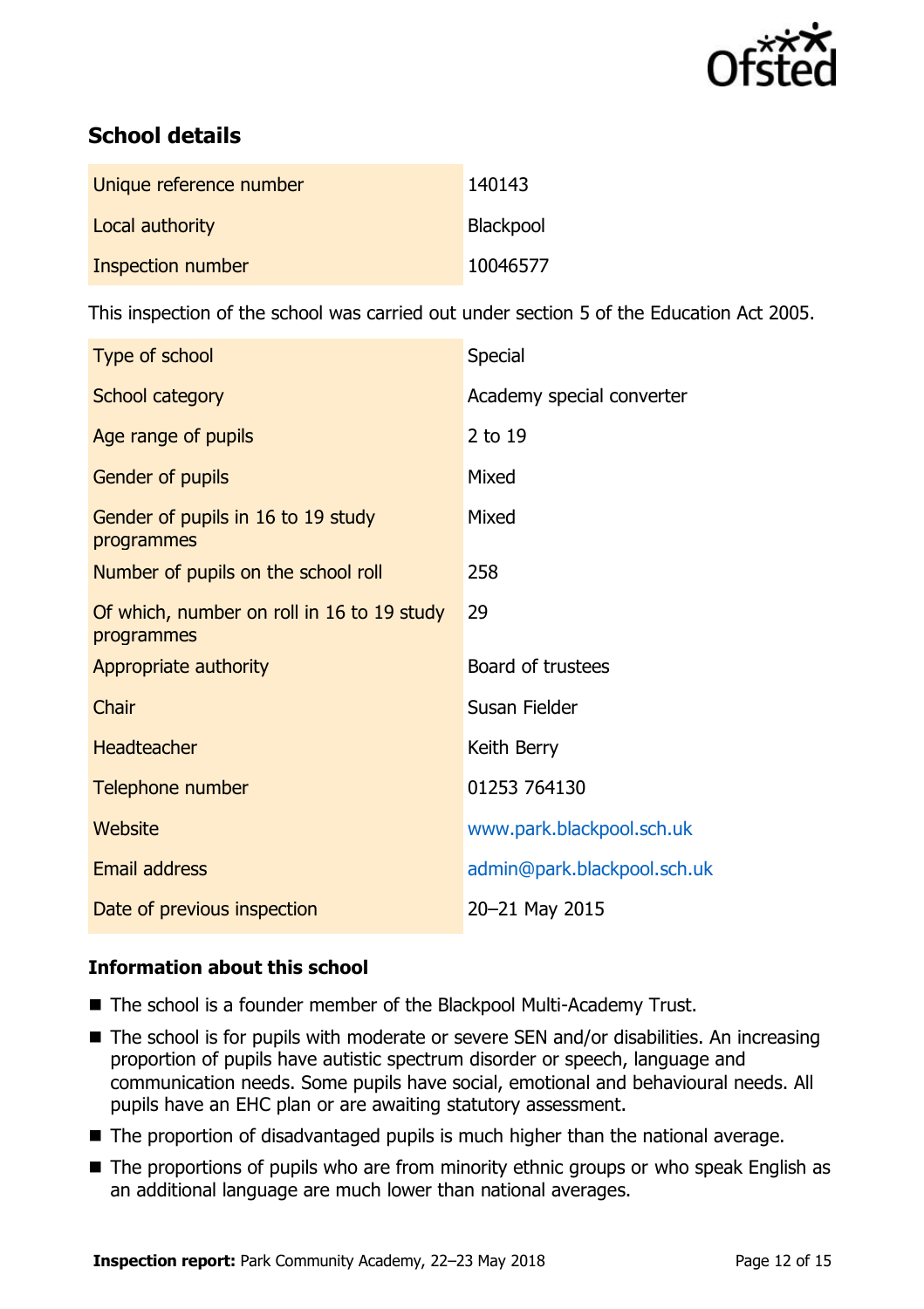

- A much larger proportion of children are looked after than is typically seen in most schools.
- An increasing number of pupils are joining the school after a period of elective home education.
- There are currently no children who are two years old at the school.
- The school extended its age range in September 2015 to take students in the sixth form up to 19 years of age.
- $\blacksquare$  Pupils in Years 11, 12, 13 and 14 spend one day a week studying a variety of courses at Blackpool and the Fylde College and Myerscough College.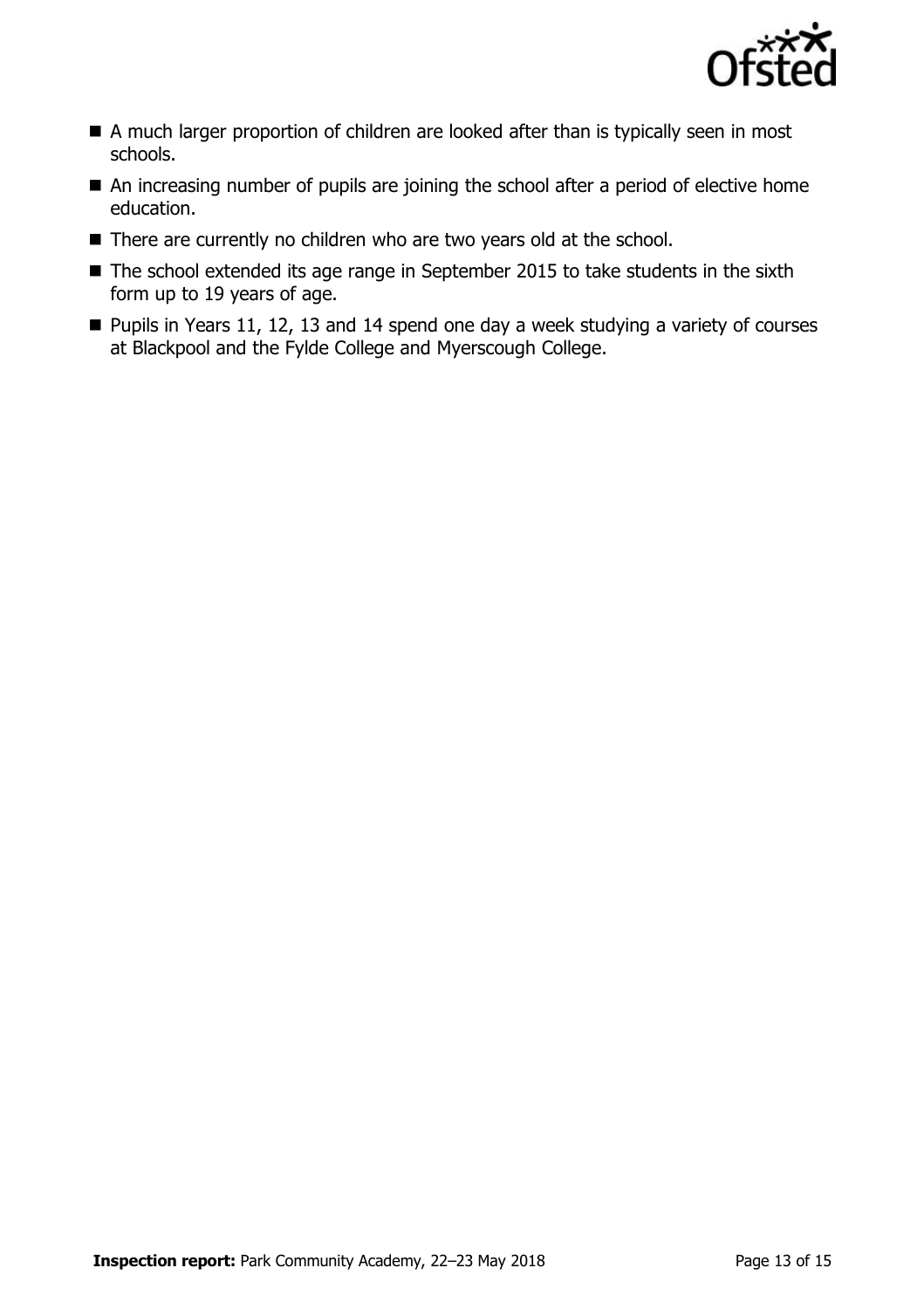

# **Information about this inspection**

- Inspectors undertook observations of learning in all classes alongside school leaders. Inspectors observed pupils' behaviour during playtime and lunchtime. Inspectors also observed pupils as they participated in different activities to enrich their education. They also observed the school's arrangements for welcoming pupils to school and dismissing them at the end of the day.
- Pupils' work across a range of subjects was scrutinised.
- Meetings were held with leaders, governors and a member of the trust board. Inspectors also spoke with leaders from the virtual school at Blackpool local authority, which is responsible for overseeing the education for children looked after.
- Inspectors scrutinised a range of documents, including the school's plans for improvement, self-evaluation and information about pupils' achievement.
- Inspectors looked at safeguarding information and documents relating to pupils' behaviour and attendance.
- Inspectors met with a group of parents. They also considered 150 responses to Ofsted's online questionnaire, Parent View, and took account of letters that parents had written to the inspection team. Inspectors also considered 32 comments made by parents on Ofsted's free-text service. Inspectors took account of 32 pupils' responses to the online questionnaire and 76 responses from members of staff to their online questionnaire.
- Inspectors met with groups of pupils. They also talked informally with pupils about the school. They heard pupils read.
- Inspectors looked at information on the school's website.

#### **Inspection team**

| Will Smith, lead inspector | Her Majesty's Inspector |
|----------------------------|-------------------------|
| Jane Eccleston             | Ofsted Inspector        |
| Pippa Jackson-Maitland     | Her Majesty's Inspector |